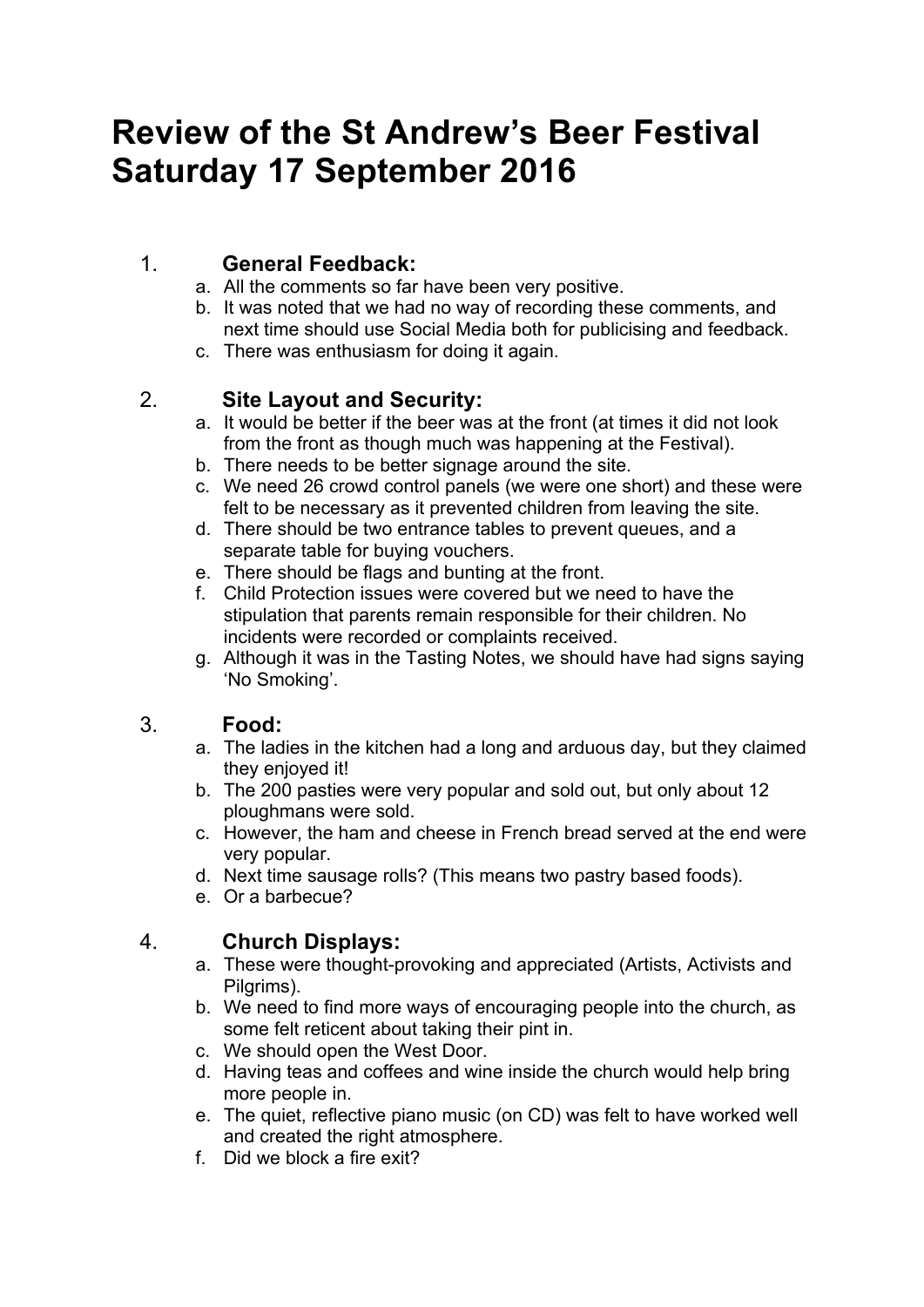### 5. **Beer, Cider and Wines:**

- a. The beer selection was excellent.
- b. There was beer left over but, without knowing how many will come, too few beers (and less wastage) makes a less interesting festival.
- c. Free beer for those clearing up afterwards was a great idea.
- d. A long bar encouraged more good conversations, especially with those serving the beer.
- e. The ciders should have been next to the beers.
- f. The wine bar should have perhaps been inside the church and should have served teas, coffees and cakes as well from the church kitchen.
- g. Next time we should not worry about half-pint glasses and accept that the halves, and especially the thirds, may be over generous and, therefore, reduce the profit.
- h. The token system needs to be simplified.

# 6. **Youth Activities:**

- a. The teenagers enjoyed the whole event, and were amazed how quickly the time went.
- b. It was good to have some non-alcoholic drinks for people to buy.
- c. It was agreed that this is a family-friendly event but should not be marketed as a 'Family Beer Festival'.
- d. Craft activities continued up until 5pm, even though they had been planned to stop at 3pm. But there was still demand for the activities, and the volunteers were great to continue on.
- e. Should the non-alcoholic drinks be close to the bar or with the youth activities and entertainments? If, next time, the beer is at the front, the non-alcoholic drinks could go where the beer tent was this time and all youth events be at the back of the church.
- f. It was good to see young families coming in that we did not know and some were interested in Messy Church.
- g. We need promotional material for Messy Church.

#### 7. **Entertainment:**

- a. There should have been more music (*although there was a keyboard and karaoke equipment, they were not used much).*
- b. We should have a quiz around the site for people to do.
- c. It was suggested that the children's entertainment (brilliant puppet shows by the teenagers at half-hourly intervals) should start later and finish later.
- d. A central activity like an auction of promises?

#### 8. **Staffing:**

- a. About 40 people were involved in acting as stewards, bar tending and serving food. Probably about ten teenagers.
- b. We could not have done it without Alex's expertise on choosing the beers, monitoring them as they settled, and serving them.
- c. Offering free beer and bread and cheese to those who helped clear up was a great help in getting the work done quickly and enjoyably!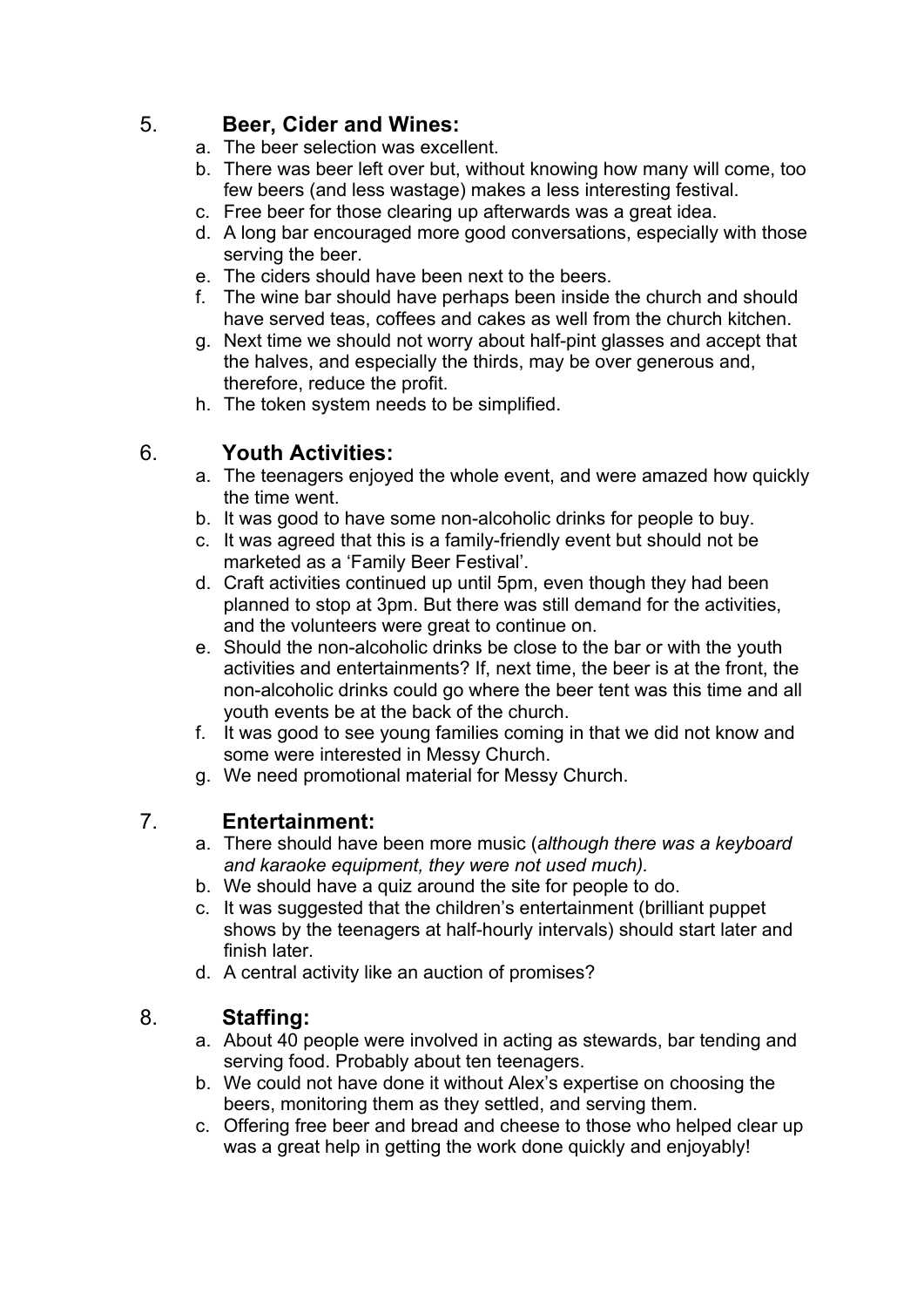- d. Some of the stewards did not have much to do, which must have been a bit boring, but we had given commitments to the police.
- e. We gave branded polo shorts to everyone helping and this should have made conversations easier. Those looking after young children had Hivis branded jackets. This was generally felt to have been the right thing.
- f. One of the two police officers who visited half way through was heard to remark that it was exactly what he expected from a church beer festival.

# 9. **Marketing:**

- a. The Mercury did not take the original press release nor the one following the Festival.
- b. Should we have advertised in the Mercury?
- c. The banner was probably the best bit of advertising.
- d. In the last week, more work was done on Hertford social media.
- e. Next time we should sell tickets online and not have hard copies.
- f. It was good to involve the St Andrew Street Traders, but this was no good for people who cannot get to Hertford shops during working hours.
- g. The Traders and Tourist Office sold fewer than 100 tickets.
- h. The dilemma at the beginning was: into which market are we selling? JDT felt that the priority was for fathers of church families and the friends and families of church members; the problem here was the uncertainty about the quality of the product. JDT decided not to sell to CAMRA members, so did not advertise in their newsletter.
- i. It was generally felt that next time church members would have more confidence in the product so would be more willing to invite friends and neighbours.
- j. The market is the whole Hertford Community, not any particular subset, but it is acknowledged that this activity is more likely to be of interest to the men in the community, as was noticed from the attendance profile at this Festival.
- k. Why did people come in? Some came in as a result of the 'patter' on the gate.

# 10. **Costings:**

- a. The £5 entrance fee did not really work.
- b. Explaining the vouchers options took too much time at the gate: suggested a £1 entry fee (or something) for all and then a stall further into the site where people can buy tokens.
- c. The mixture of cash and tokens was felt to have worked well.
- d. CAMRA said they thought the Beer pricing was spot on (£3.50 for any beer) and although you win on some and lose on others, this is the best option.

# 11. **Conversations:**

a. Generally, it was felt that it was easy to get into conversations and some good and worthwhile conversations did indeed take place.